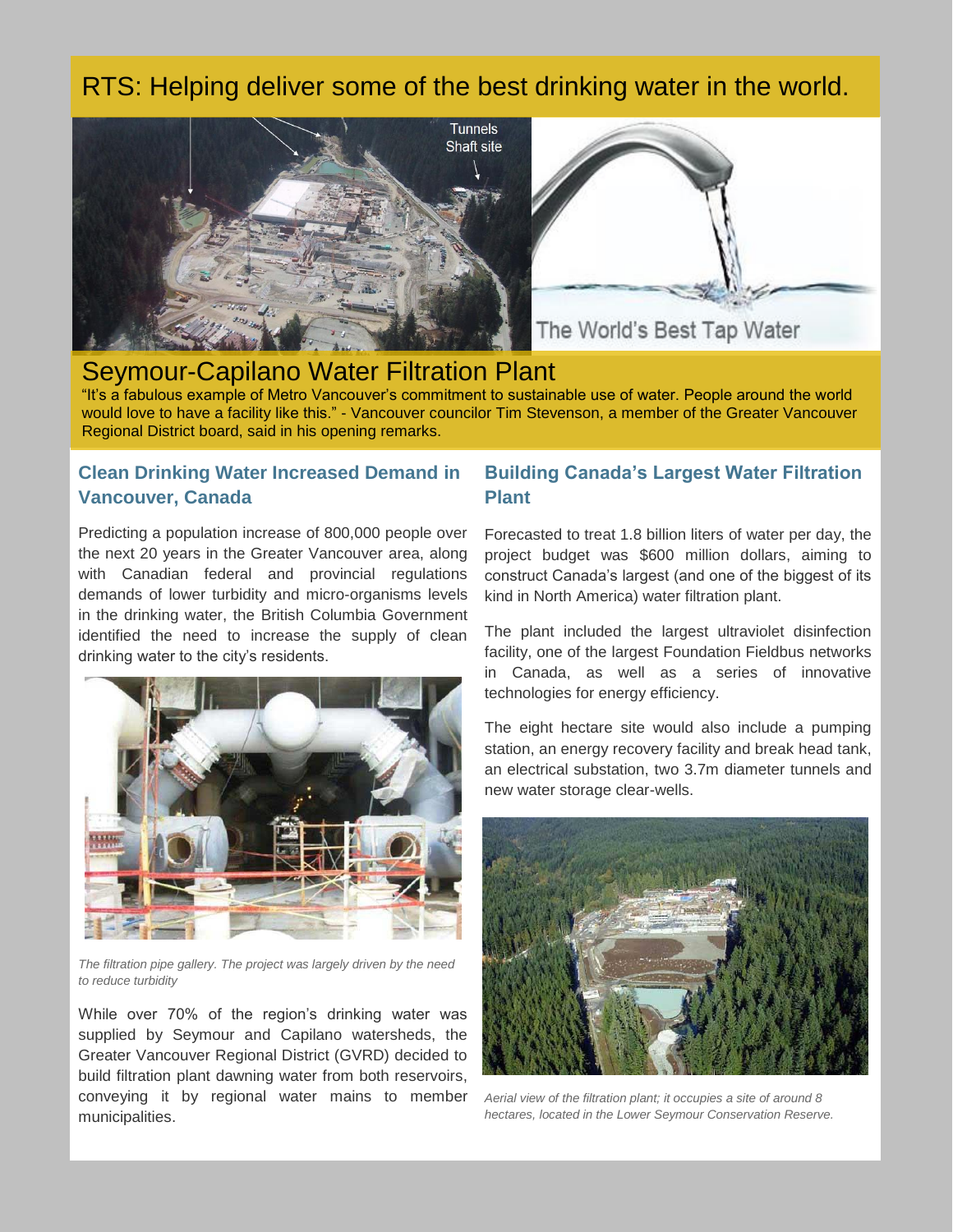## **Key Players**

The greater Vancouver Regional District (GVRD) was the project sponsor. The General Contractor was North America Construction (NAC). Real Time Systems Inc. (RTS), who demonstrated having the in-house knowledge and capabilities to undertake the project, was awarded the engineering, procurement and commissioning/validation of instrumentation and controls.

The almost \$9 million dollar contract for RTS would include more than 270 control panels, as well as over 1,000 field instruments, with digital, analog and serial communication to the host control hardware, all connected via Foundation Fieldbus (FF) technology.

# **Foundation Fieldbus (FF) Technology for Increased Performance.**



The Greater Vancouver Seymour-Capilano filtration plant was planned using best practices which included Foundation Fieldbus (FF), a protocol designed to support "mission-critical" type applications

**FOUNDATION** 

where proper transfer and handling of data is of paramount importance.

FF allows an easy distribution of LOGIC processes into the field instruments, and it's based on the International Standards Organization's Open System Interconnect (OSI/ISO) seven-layer communications model.

The FOUNDATION specification is compatible with the officially sanctioned SP50 standards project of The International Society for Measurement and Control (ISA) and the International Electrotechnical Committee (IEC).

## **RTS, helping deliver clean drinking water to more than 2 million residents in Vancouver.**

The scope of work for RTS included:

#### **Foundation Fieldbus and Devicenet LAN (Local Area Network) design and field validation.**

It involved gathering the data required for all of the different devices and control panels; confirm communication, document and attending Site Acceptance Testing (SAT).

This included the verification of individual instrument devices and panels in stages, working closely with NAC's team at site as the equipment was installed.



*Project requirements: Field instruments, controllers, motor control centres 100% Funtional / Shall include complete test of panels, controllers, and instrumentation / Shall be tested loop-by-loop, segment-by-segment and component-by-component.*

The Fieldbus Validation included:

- Inspection of Fieldbus wiring.
- Impedance measurements to be conducted on each Fieldbus segment length.
- Measurement of power supply voltages in each segment to ensure adequate level, appropriate power usage and compare voltage drops to calculated values.
- Addition of each device to the network, assign an address and ensure communication functionality.
- Compliance with all Fieldbus Validation reports as outlined in Section 16900 (Appendix A; Test Forms), specifically, Test Forms 16900-B,C, D & F.

The DeviceNet Validation included:

- Collection of data for all applicable device types
- Inspection of cabling and all connections
- Measurements of network segment lengths and resistance of terminations while checking for shortcircuits
- Powering up of each device and parameter communication configuration
- Verification with software of all devices on the network
- Signal level checks with appropriate equipment (oscilloscope, multimeter, etc)
- Documentation on check sheet and electronic file for each network